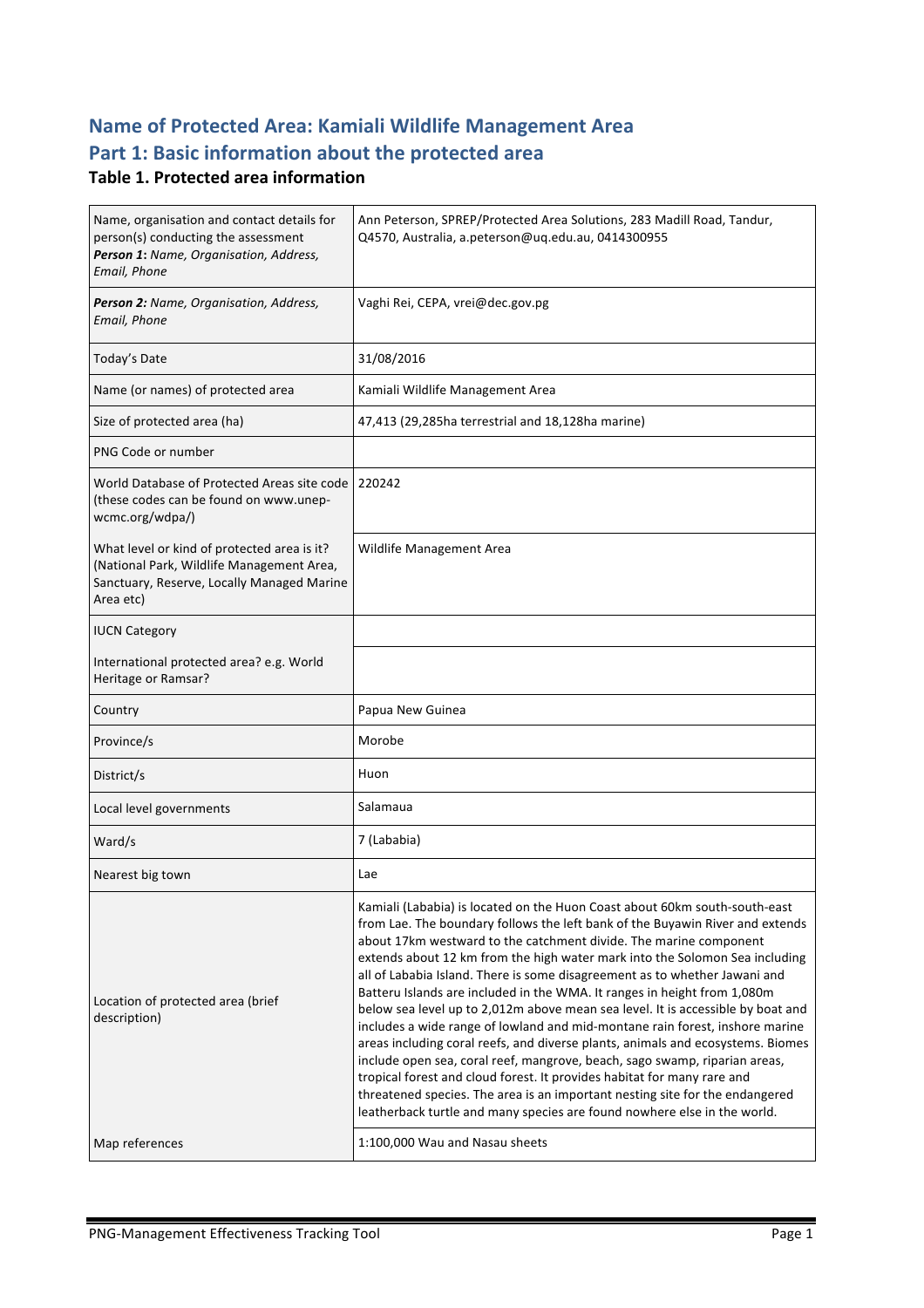| When was the protected area gazetted or<br>formally established?                                                                                               | 19/9/1996                                                                                                                                                                                                                                                                                                                                      |
|----------------------------------------------------------------------------------------------------------------------------------------------------------------|------------------------------------------------------------------------------------------------------------------------------------------------------------------------------------------------------------------------------------------------------------------------------------------------------------------------------------------------|
| Reference for gazettal or Memorandum of<br>Understanding (MoU)                                                                                                 |                                                                                                                                                                                                                                                                                                                                                |
| Who owns the protected area? please enter<br>Government Private Community/ customary<br>landowners, private, Other (name) and<br>include Clan name(s)          | Customary landowners: Gara and Tabale                                                                                                                                                                                                                                                                                                          |
| Number of households living in the<br>protected area                                                                                                           | 150                                                                                                                                                                                                                                                                                                                                            |
| Population size within the protected area                                                                                                                      | 1503                                                                                                                                                                                                                                                                                                                                           |
| Who manages the protected area? (e.g.<br>please enter government, customary<br>landowners [add clan names] management<br>committee [how many and what gender]) | Management Committee (5 men and 1 woman)                                                                                                                                                                                                                                                                                                       |
| Total number of staff (this means anyone<br>working on the protected area in paid jobs -<br>whether NGOs, community, rangers or<br>customary landowners        | 0                                                                                                                                                                                                                                                                                                                                              |
| Temporary paid workers 0                                                                                                                                       |                                                                                                                                                                                                                                                                                                                                                |
| Permanent paid workers   0                                                                                                                                     |                                                                                                                                                                                                                                                                                                                                                |
| Annual budget (US\$) - excluding staff salary<br>costs                                                                                                         | 0                                                                                                                                                                                                                                                                                                                                              |
| Operational (recurrent) funds                                                                                                                                  | 0                                                                                                                                                                                                                                                                                                                                              |
| Project or special funds                                                                                                                                       | 0                                                                                                                                                                                                                                                                                                                                              |
| Reason for park establishment                                                                                                                                  | To look after the land for future generations, improve our sustainable<br>livelihoods and generate income opportunities.                                                                                                                                                                                                                       |
| What are the main values for which the area<br>is designated (Fill this out after data sheet 2)                                                                | Subsistence livelihoods, leatherback turtle nesting site, marine environment,<br>forest and animals, culture and tradition, clean water.                                                                                                                                                                                                       |
| List the primary protected area management<br>objectives (add lines if needed after the<br>most important objectives):<br>Management objective 1               | Maintain terrestrial biodiversity                                                                                                                                                                                                                                                                                                              |
| Management objective 2                                                                                                                                         | Maintain marine biodiversity, including coral reefs and leatherback turtles.                                                                                                                                                                                                                                                                   |
| Management objective 3                                                                                                                                         | Maintain clean drinking water for the Kamiali community.                                                                                                                                                                                                                                                                                       |
| Number of people involved in answering the<br>assessment questions                                                                                             | 5                                                                                                                                                                                                                                                                                                                                              |
| Name/organisation/contact details of<br>people participating the assessment (Please<br>do not insert return/enter or dot points)                               | Semi Wenis, Kamiala Wildlife Management Area, c/- Kamiali Foundation<br>Association PO Box 4771, Lae, 70759090; Yaeng Tana, Chairman, KWMA (as<br>above), 70086633; Lini Keputong, Committee member KWMA (as above),<br>71701214; Apen Keputong, KWMA, c/- Box 313 Lae Police Station, 71488248;<br>Issac Lazarus, Gara Clan, Deputy Chairman. |
| Customary landowners/other community;<br>CEPA, Other national government agency;<br>Provincial govt; local level govt; Protected                               | <b>Customary landowners</b>                                                                                                                                                                                                                                                                                                                    |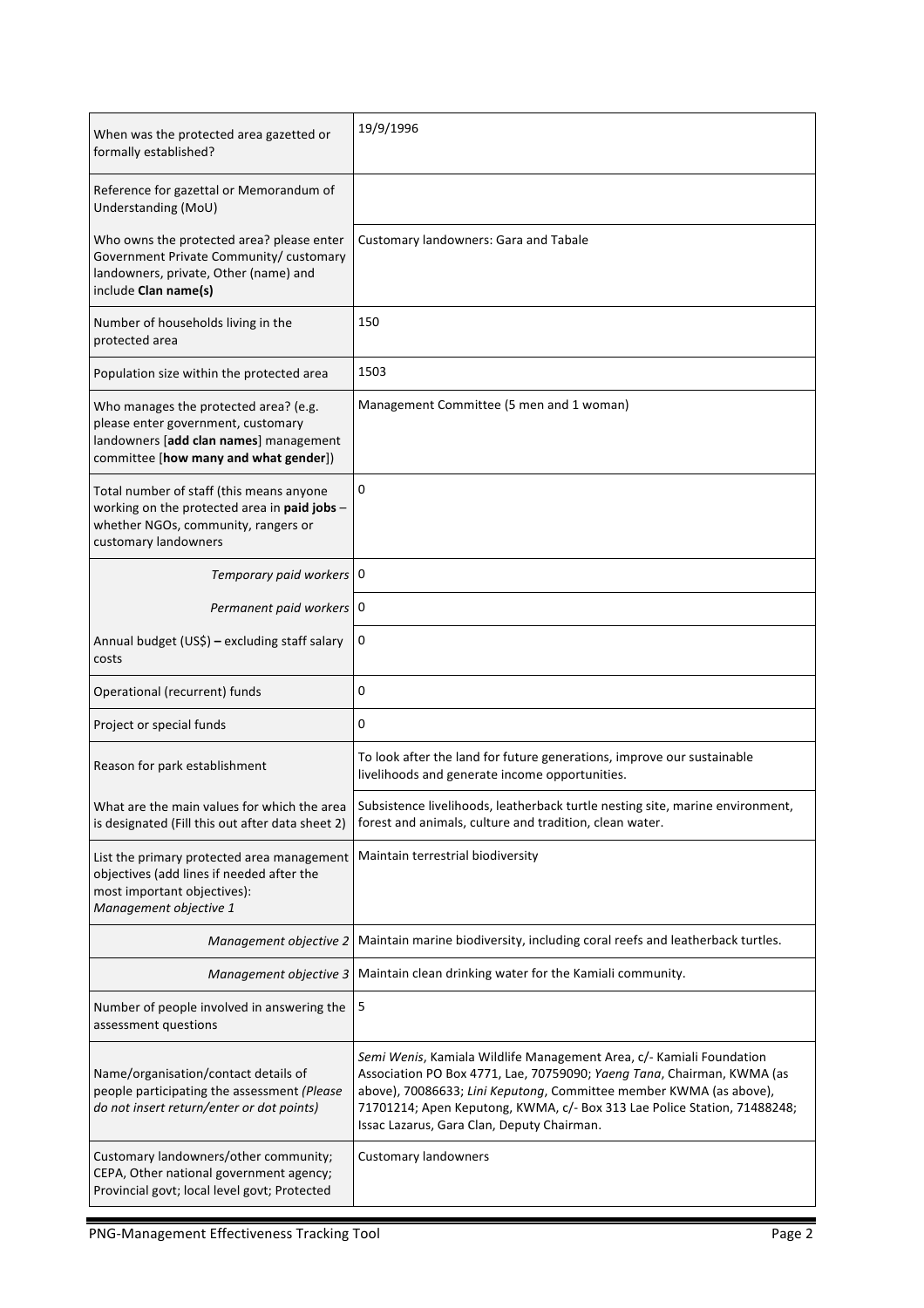area staff (anyone working on the protected area in paid jobs; NGO; Donors; External experts; Others

Please note if assessment was carried out in association with a particular project, on behalf of an organisation or donor.

SPREP through the PNG Protected Area Assessment Project, which is a component of the GEF Community-based Forest and Coastal Conservation and Resource Management Project in PNG.

## Part 2: What makes this protected area special and important?

We were visited by Dr David Suzuki who encouraged us to establish the WMA because of its global importance. We had traditional management practices in place (i.e. using taboos etc) before gazettal and looked after our land. We also wanted to stop logging extending into our area and decided to put a WMA in place. The WMA complements what we have been doing traditionally for many years. We are just building on what we have already done - together with CEPA, the Village Development Trust and all the other groups that have helped us in the past. The WMA extends from the Deneruba River to the Saia River. The traditional boundary was beyond the Saia River, but the common understanding of the villagers has resulted in this boundary moving to the Saia River (map is correct). The people in our neighbouring village of Salus (to the north) originated inland and moved to the coast. It is a resettlement area and there is some conflict over the extraction of resources from our WMA. We have three lakes (salt water). There are crocodiles here and they are sometimes hunted. There are fish in the lakes, including tilapia and mangrove jack. South of Salus village is the delta of the Bitoi River. There is gardening on both sides of the river. We have secret tambu places here near Salus village. You must be initiated to go in there, otherwise there will be a problem for you (there are three tambu areas in the delta, and more than five others further along the coast). Between the Bitoi River (i.e. 1 and 2) there are swamps and these are important for birds. There are mountains at the back, then swamp and coastline with small gardens along the coast. Lababia village is on the coast. There is a guest house and from this point to the southern border of the WMA are fringing reefs. There are dolphins, including false killer whales, melon headed whales and pygmy whales. On the ridge behind the guest house is the site of ongoing research conducted by Dr Allison. To the west of the village are the Aravure and Saia Rivers and this where exploration for chromite is happening. Some people in the WMA are starting to think that mining will provide secure and regular income to the community. The guesthouse and turtles are seasonal and at the moment this is not operating (as the facilities have run down). We need a more consistent income to improve our livelihoods. The challenge for us is to provide alternative income generation for the community. We want to maintain our traditional sacred sites and not have our WMA mined or logged. Since it was established in 1999 the WMA has not changed much. The environment is still good.

| No.            | <b>Key values</b>                  | <b>Brief description</b>                                                                                                                                                                                                                                                                                                                                                                                                                                                                                                                                                           | <b>Note if endangered</b><br>species or<br>ecosystem (IUCN) |
|----------------|------------------------------------|------------------------------------------------------------------------------------------------------------------------------------------------------------------------------------------------------------------------------------------------------------------------------------------------------------------------------------------------------------------------------------------------------------------------------------------------------------------------------------------------------------------------------------------------------------------------------------|-------------------------------------------------------------|
| $\mathbf{1}$   | Subsistence<br>livelihoods         | There are gardens between the Tabali and Bitoi Rivers, mainly in the<br>swampy land. It is brackish water at the back of the garden which are<br>also being flooded (rains in the mountains cause landslides and this<br>affects our gardens). Some coastal gardens are affected by sea level rise.<br>We hunt wild pigs, bandicoots, wallabies, cassowary, cuscus and<br>wildfowl. There are laws concerning hunting. We are mainly fishers and<br>not hunters, and take many species from this environment (see below).                                                          |                                                             |
| $\overline{2}$ | Leatherback<br>turtle nesting site | Extends from Tabali River to Bitoi 2 River and then to Salus. People<br>traditionally used to eat the turtle eggs. Research started in the 1999<br>and it indicated the importance of protecting the turtle and conserving<br>the beach. There were large numbers of turtles in the past, but now<br>they are decreasing (2000-2016). We are not sure why this is happening<br>(e.g. due to fishing nets or hunting in other places). We do not take<br>turtle eggs. Green turtle and hawksbill turtles are eaten, although they<br>do not nest on our beach (nest further north). | Leatherback turtle<br>(critically<br>endangered)            |
| 3              | Marine<br>environment              | We are mainly fishermen and fish selectively. We know the places to<br>fish (e.g. red emperor, etc). Some are eaten and some sold. Tuna is<br>mainly sold. Each river has endemic species: rainbow fish (they are<br>threatened by tilapia); fresh water clown fish (Saia R); freshwater<br>snapper (different from the salt water snapper). We have six reefs                                                                                                                                                                                                                     |                                                             |

#### Table 2. Key values of the protected area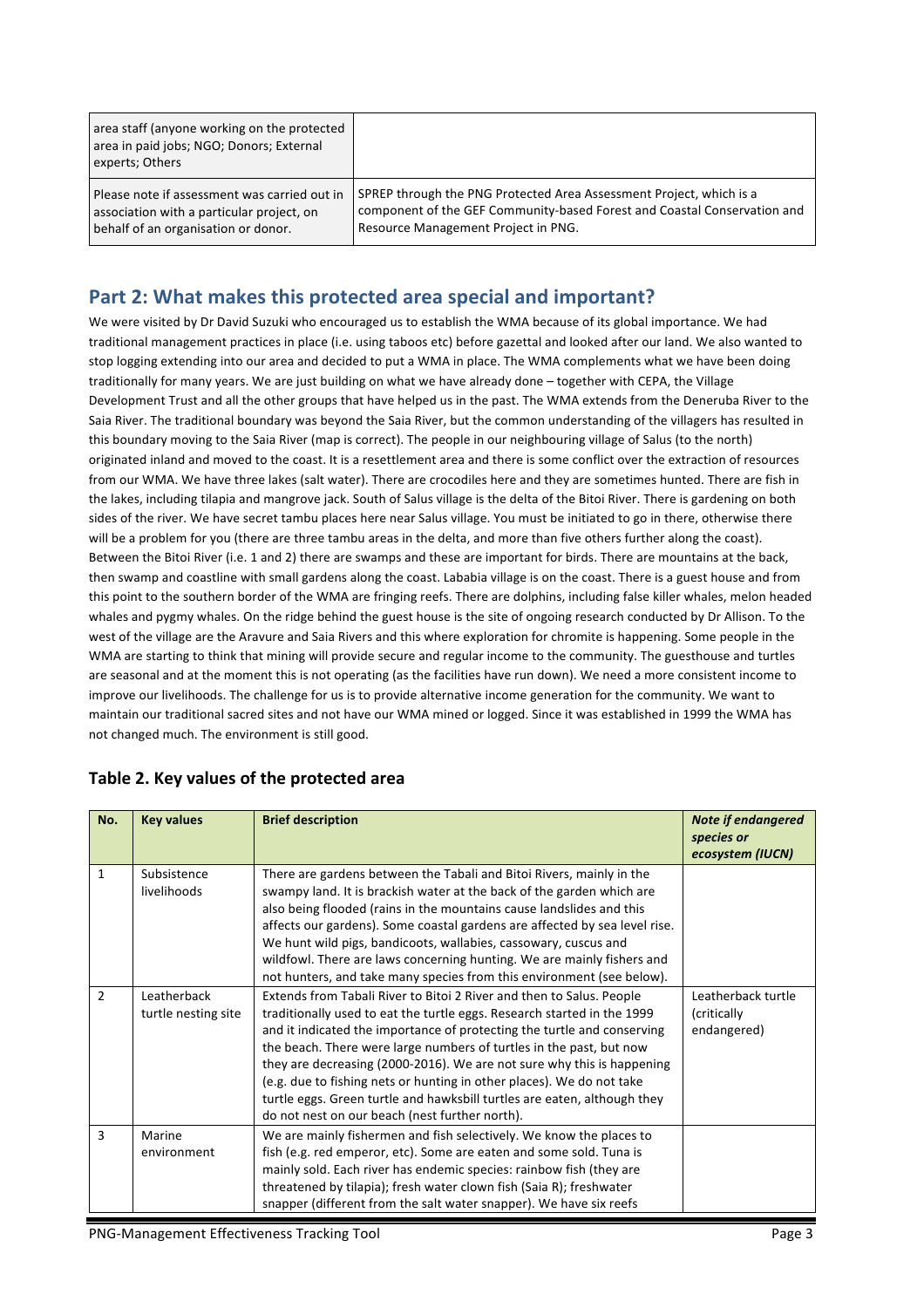|   |                           | (pinnacle reefs/bommies) and they play host to the majority of fish in<br>the area. Fish can only be taken for subsistence use and not for sale, but<br>outsiders are entering our area and taking fish (e.g. Salus people come<br>and take turtle eggs and fish - they are a major enemy of us). We also<br>look after the coral reefs, but Salus is a major lime producing village and<br>they harvest all the corals along the coast $-$ this is a large pressure and is |  |
|---|---------------------------|-----------------------------------------------------------------------------------------------------------------------------------------------------------------------------------------------------------------------------------------------------------------------------------------------------------------------------------------------------------------------------------------------------------------------------------------------------------------------------|--|
| 4 | Forest and<br>animals     | very destructive of our reefs.<br>There are diverse species. There is a long term research project (Allan<br>Allison) in the area. Trees e.g. acorobo (for fruit), pomtia, galip nut,<br>sarua.                                                                                                                                                                                                                                                                             |  |
| 5 | Customs and<br>traditions | We practice our culture and when we look after our environment it<br>continues to strengthen our culture. We have learned from our<br>ancestors and we also learn from the modern ways and it improves our<br>practices (e.g. shifting agriculture is now improved).                                                                                                                                                                                                        |  |
| 6 | Clean water               | WMA boundary is along the catchment boundary. Most of our streams<br>are within the WMA catchment and provide water to the community.                                                                                                                                                                                                                                                                                                                                       |  |

## **Table 3. Checklist of values/benefits**

Not important 0; Important 1; Very important 2; Don't know DK

|    | How important is the protected area                                                                                                          | <b>Score</b>   | <b>Comment</b>                                                                                                                                                                                                                                                                                                                                                                                                                                                                                                                                                                             |
|----|----------------------------------------------------------------------------------------------------------------------------------------------|----------------|--------------------------------------------------------------------------------------------------------------------------------------------------------------------------------------------------------------------------------------------------------------------------------------------------------------------------------------------------------------------------------------------------------------------------------------------------------------------------------------------------------------------------------------------------------------------------------------------|
|    | for each of the listed values/benefits?                                                                                                      | (0,1,2, DK)    |                                                                                                                                                                                                                                                                                                                                                                                                                                                                                                                                                                                            |
| 1. | Biodiversity - the presence of many<br>different kinds of plants, animals and<br>ecosystems                                                  | $\overline{2}$ | High biodiversity in both terrestrial and marine<br>environments. There has been little change in biodiversity<br>since gazettal. The WMA performs a critical landscape<br>function, with connections to the outside terrestrial<br>environment and linkages between marine and terrestrial<br>environments. Communities depend on the WMA resources<br>for their subsistence (e.g. fish). There is some community<br>development through sustainable resource use and<br>ecotourism, based around leatherback turtles.                                                                    |
|    | 2. Presence of rare, threatened, or<br>endangered species (plants and animals)                                                               | $\overline{2}$ | High levels of endemism. Leatherback turtle is the most<br>widely known threatened species in the area. Several rare<br>fish and plant species recorded in the area, but not well<br>known. The area has ultrabasic substrate which is the cause<br>of high plant species diversity. The area also features the<br>massenerhebung effect (compressed mountain ranges).                                                                                                                                                                                                                     |
|    | 3. Ecosystems (e.g. wetlands, grasslands,<br>coral reefs etc) that are rare because<br>they have been cleared or destroyed in<br>other areas | $\overline{2}$ | Forest, wetlands, mangrove, sea grass, coral reef are<br>important to the environment and the community. This is a<br>proposed Ramsar wetland site (it has all the required<br>Ramsar elements). The southern shoreline has important<br>fringing reefs (Capes Dinga and Roon).                                                                                                                                                                                                                                                                                                            |
| 4. | Protecting clean, fresh water                                                                                                                | $\overline{2}$ | Water is from the three main streams to the west (i.e. Siai<br>and Tabari). The water comes from the mountains and is<br>clean. The other rivers are murky due to sediment input.                                                                                                                                                                                                                                                                                                                                                                                                          |
|    | 5. Sustaining important species in big<br>enough numbers that they are able to<br>survive here                                               | $\overline{2}$ | The area has wetlands, turtle nesting areas and many<br>endemic species (both marine, fresh water and terrestrial).<br>The surrounding area is also largely forested and this<br>provides ample habitat for a diverse range of species.                                                                                                                                                                                                                                                                                                                                                    |
|    | 6. Providing a source of employment for<br>local communities now                                                                             | $\overline{2}$ | Now there is no local employment, but it is important for<br>our future.                                                                                                                                                                                                                                                                                                                                                                                                                                                                                                                   |
| 7. | Providing resources for local subsistence<br>(food, building materials, medicines etc.)                                                      | $\overline{2}$ | It provides marine resources (e.g. fish, clam fish, prawns, sea<br>cucumber, turtle, crayfish, eels, dugong), terrestrial (see<br>above), timber for housing, firewood, sago palms for roof<br>and walls, black palms for flooring, pandanus (mats, ropes,<br>walls, fruit), mangas, tulip and bia for making bilums, galip<br>nut, medicinal plants (noni for fruit, leaves and bark; salat -<br>has needles on the leaf and this helps with back ache and<br>head ache); ceremony – bird of paradise (2 types – red and<br>white- raggiana; and sickle bil) is no longer used, but we do |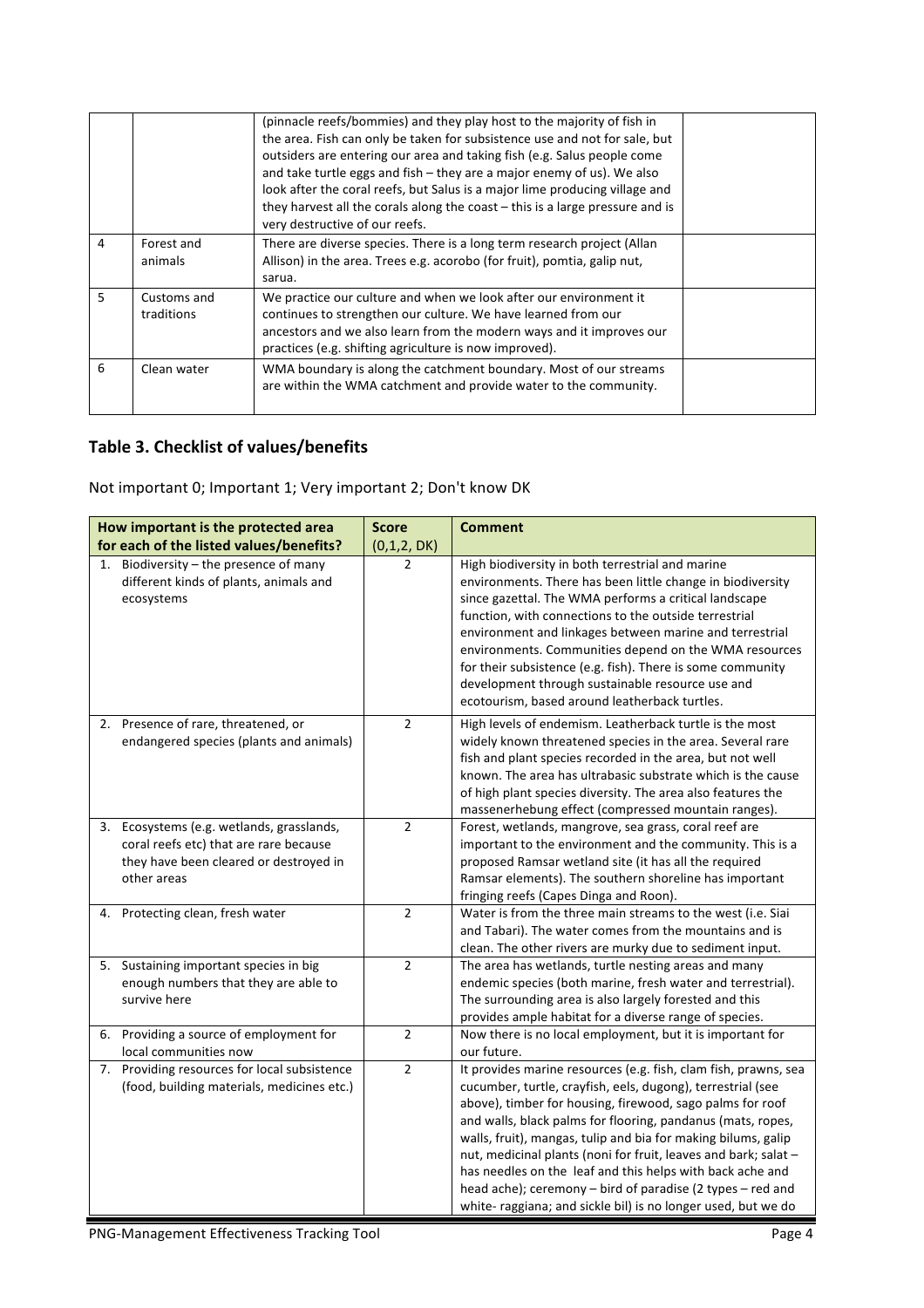|                                                 |                | use cockatoo, hornbill, parrots (parakeets) and frigate bird    |
|-------------------------------------------------|----------------|-----------------------------------------------------------------|
|                                                 |                | (these are not killed); pig tusk, shells (trochus, clam), and   |
|                                                 |                | teeth from the domestic dog.                                    |
| 8. Providing community development              | $\overline{2}$ | Important income earning activities focus on the guesthouse     |
| opportunities through sustainable               |                | and fishing. The leatherback turtle is of interest to tourists. |
| resource use                                    |                | Leatherback turtle funds assist with the school. Research (Dr   |
|                                                 |                | Allison) provides income - he brings books to stock the         |
|                                                 |                | library; installed water tanks at the primary school. People    |
|                                                 |                | work as porters for the researchers who pay a user fee          |
|                                                 |                | (K1000) and this goes into the community fund to fund           |
|                                                 |                | activities. The money is split between the clans and each       |
|                                                 |                | clan spends it according to their needs. In the past fees were  |
|                                                 |                | paid by researchers involved in leatherback turtle              |
|                                                 |                | conservation and "this money 'changed the village'" This        |
|                                                 |                | research is no longer undertaken, although we are in            |
|                                                 |                | discussion with a Swedish NGO to look at how to assist with     |
|                                                 |                | this project.                                                   |
| 9. Religious or spiritual significance (e.g.    | $\overline{2}$ | There are several tambu places.                                 |
| tambu places)                                   |                |                                                                 |
| 10. Plant species of high social, cultural, or  | $\overline{2}$ |                                                                 |
| economic importance                             |                |                                                                 |
| 11. Animal species of high social, cultural, or | $\overline{2}$ | See above list for subsistence uses and commercial uses.        |
| economic importance                             |                | Leatherback turtles play an important role in local cultures    |
|                                                 |                | and traditions and are a source of protein and economic         |
|                                                 |                | benefit.                                                        |
| 12. Attractive scenery                          | $\overline{2}$ |                                                                 |
| 13. Tourism now                                 | $\overline{2}$ | No tourism now, but tourism is considered important to the      |
|                                                 |                | community.                                                      |
| 14. Potential value for tourism in the future   | $\overline{2}$ | Need to develop a package to attract tourists - with            |
|                                                 |                | assistance from the Provincial Government. Tourist              |
|                                                 |                | infrastructure is needed (existing guest house is run down      |
|                                                 |                | and needs refurbishment).                                       |
| 15. Educational and/or scientific value         | $\overline{2}$ | Yes. Research conducted on migratory movement of female         |
|                                                 |                | leather back turtles. This included an aerial survey of         |
|                                                 |                | 2,800km of northern PNG coastline and New Britain Island        |
|                                                 |                | (Benson et al. 2007).                                           |
| 16. Maintaining culture and tradition on        | $\overline{2}$ | Yes                                                             |
| customary land and passing this on to           |                |                                                                 |
| future generations                              |                |                                                                 |

## Part 3: What are the threats to the protected area?

#### **Table 4: Threats to the protected area**

- **H** High significance threats are seriously degrading values. This means they are badly damaging some value –it might be a kind of animal or plant, or your traditional gardens
- **M Medium** threats are having some negative impact they are damaging values but not so badly
- **L** Low threats are present but not seriously damaging values
- **0 N/A** where the threat is not present in the protected area or where something is happening but is not threatening the values at all

| Threat type                                                 | <b>Score</b> | <b>Notes</b>                                                                                                                                                                                                                 |
|-------------------------------------------------------------|--------------|------------------------------------------------------------------------------------------------------------------------------------------------------------------------------------------------------------------------------|
|                                                             | (H,M,L,0)    |                                                                                                                                                                                                                              |
| 1.1 Housing and settlement                                  | н            | Settlement is mainly along the coast and gardens are here also and<br>due to population increase both the area for housing and for gardens<br>is expanding and this has the potential to cause impact on the<br>environment. |
| 1.1a Population increase in the<br>protected area community | н            | Increased pressure on resource extraction.                                                                                                                                                                                   |
| 1.2 Commercial and industrial areas                         |              |                                                                                                                                                                                                                              |
| 1.3 Tourism and recreation<br>infrastructure                | ŋ            |                                                                                                                                                                                                                              |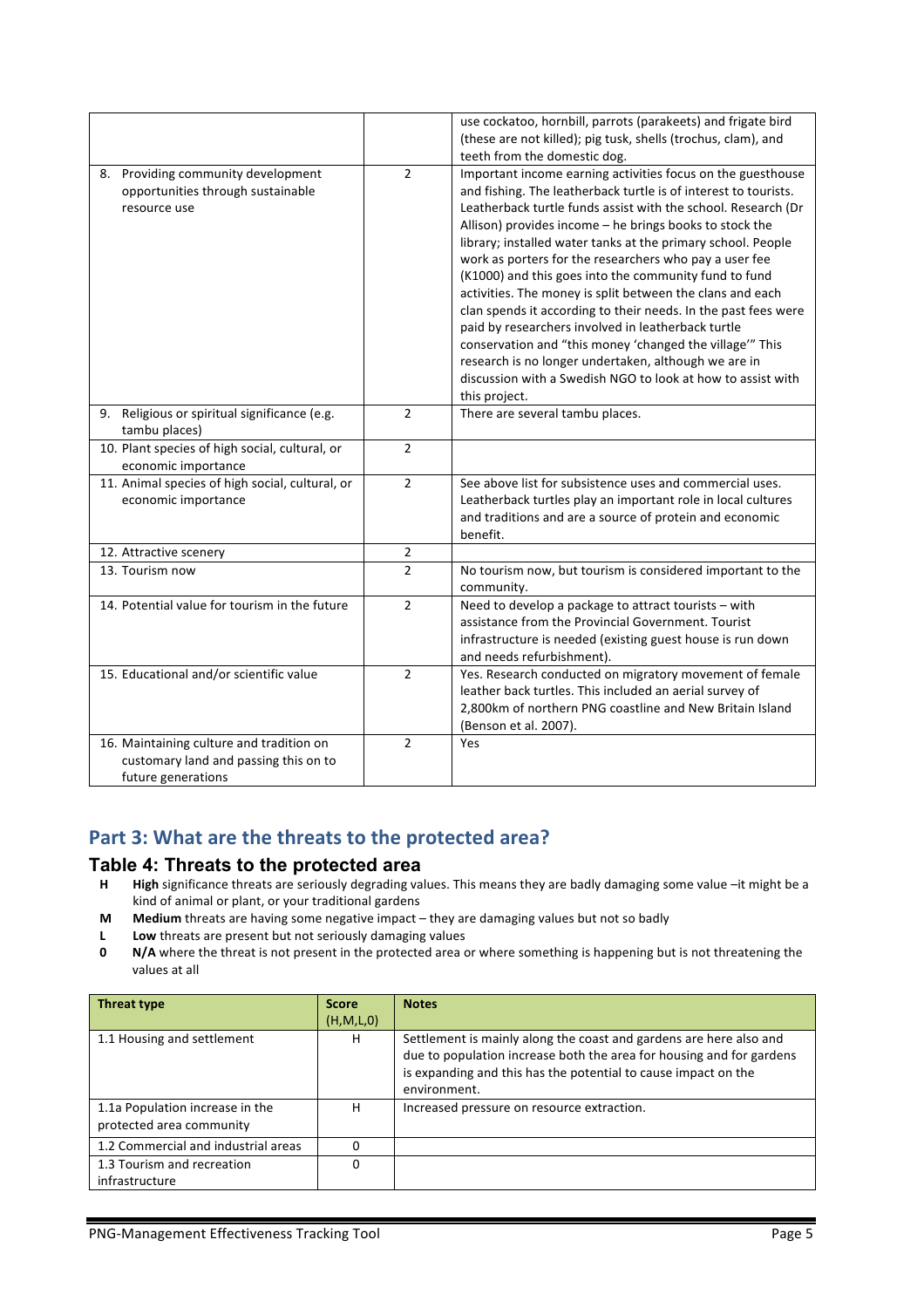| <b>Threat type</b>                                                                                                                     | <b>Score</b> | <b>Notes</b>                                                                                                                                                                                                                                                                                                                                                 |
|----------------------------------------------------------------------------------------------------------------------------------------|--------------|--------------------------------------------------------------------------------------------------------------------------------------------------------------------------------------------------------------------------------------------------------------------------------------------------------------------------------------------------------------|
|                                                                                                                                        | (H,M,L,0)    |                                                                                                                                                                                                                                                                                                                                                              |
| 2.1 Customary land owner and                                                                                                           | T            | Gardens are restricted to the Bitoi delta area (2km from houses). The                                                                                                                                                                                                                                                                                        |
| community gardens and small crops                                                                                                      |              | ultrabasic soils to the south are not suitable for gardening. The area                                                                                                                                                                                                                                                                                       |
|                                                                                                                                        |              | floods annually and this helps to raise the fertility of the soil.                                                                                                                                                                                                                                                                                           |
| 2.1a Drug cultivation                                                                                                                  | 0            |                                                                                                                                                                                                                                                                                                                                                              |
| 2.1b Commercial plantations                                                                                                            | 0            |                                                                                                                                                                                                                                                                                                                                                              |
| 2.2 Wood and pulp plantations                                                                                                          | 0            | Logging to the south has stopped and there is no pressure from<br>logging on the WMA currently.                                                                                                                                                                                                                                                              |
| 2.3 Livestock farming and grazing                                                                                                      | 0            |                                                                                                                                                                                                                                                                                                                                                              |
| 2.4 Marine and freshwater                                                                                                              | $\Omega$     |                                                                                                                                                                                                                                                                                                                                                              |
| aquaculture                                                                                                                            |              |                                                                                                                                                                                                                                                                                                                                                              |
| 3.1 Oil and gas drilling                                                                                                               | 0            |                                                                                                                                                                                                                                                                                                                                                              |
| 3.2 Mining and quarrying                                                                                                               | L            | Chromite mining exploration is occurring and has been taking place for<br>at least 10 years. They cut trees, make roads into the forest, and<br>undertake drilling. The impacted areas recover quickly, but there are<br>potential impacts if the mining proceeds. Some in the community<br>would like a more regular income and may support mining and this |
|                                                                                                                                        |              | would impact severely on our environment and culture.                                                                                                                                                                                                                                                                                                        |
| 3.3 Energy generation                                                                                                                  | 0            |                                                                                                                                                                                                                                                                                                                                                              |
| 4.1 Roads and railroads (include                                                                                                       | $\Omega$     |                                                                                                                                                                                                                                                                                                                                                              |
| road-killed animals)                                                                                                                   |              |                                                                                                                                                                                                                                                                                                                                                              |
| 4.2 Utility and service lines (e.g.                                                                                                    | 0            |                                                                                                                                                                                                                                                                                                                                                              |
| electricity cables, telephone lines)                                                                                                   |              |                                                                                                                                                                                                                                                                                                                                                              |
| 4.3 Shipping lanes                                                                                                                     | $\mathbf 0$  | Only dinghies along the coast.                                                                                                                                                                                                                                                                                                                               |
| 4.4 Flight paths                                                                                                                       | 0            |                                                                                                                                                                                                                                                                                                                                                              |
| 5.1 Hunting, killing and collecting<br>terrestrial animals (including killing<br>of animals as a result of<br>human/wildlife conflict) | L            |                                                                                                                                                                                                                                                                                                                                                              |
| 5.2 Gathering terrestrial plants or                                                                                                    | $\mathbf 0$  |                                                                                                                                                                                                                                                                                                                                                              |
| plant products (non-timber)                                                                                                            |              |                                                                                                                                                                                                                                                                                                                                                              |
| 5.3a Logging and wood harvesting                                                                                                       | L            | No commercial logging, but some customary take.                                                                                                                                                                                                                                                                                                              |
| for local/customary use                                                                                                                |              |                                                                                                                                                                                                                                                                                                                                                              |
| 5.3b Logging and wood harvesting -                                                                                                     | 0            | Logging takes place in the Buso and Kui areas to the south and the                                                                                                                                                                                                                                                                                           |
| commercial logging                                                                                                                     |              | WMA. We do not want the logging to extend into our area. Following                                                                                                                                                                                                                                                                                           |
|                                                                                                                                        |              | logging many species from Buso and Kui moved into the WMA.                                                                                                                                                                                                                                                                                                   |
| 5.4a Fishing, killing and harvesting<br>aquatic resources for<br>local/customary use                                                   | $\mathsf{L}$ |                                                                                                                                                                                                                                                                                                                                                              |
| 5.4b Fishing, killing and harvesting                                                                                                   | H            | Salus people take coral material (Acropora) for sale for lime production                                                                                                                                                                                                                                                                                     |
| aquatic resources for commercial                                                                                                       |              | (for use with betel-nut) and this has a very significant impact on the                                                                                                                                                                                                                                                                                       |
| use                                                                                                                                    |              | reef and associated marine life. It is not sustainably or efficiently                                                                                                                                                                                                                                                                                        |
|                                                                                                                                        |              | harvested. "Socio-economic conditions at Lababia, PNG make it                                                                                                                                                                                                                                                                                                |
|                                                                                                                                        |              | unlikely that coral harvest for betel-nut lime production will stop                                                                                                                                                                                                                                                                                          |
|                                                                                                                                        |              | within KWMA" (Longenecker et al. 2015:12). It provides essential                                                                                                                                                                                                                                                                                             |
|                                                                                                                                        |              | income for many families.                                                                                                                                                                                                                                                                                                                                    |
| 6.1 Recreational activities and                                                                                                        | 0            | Currently there are no tourists.                                                                                                                                                                                                                                                                                                                             |
| tourism                                                                                                                                |              |                                                                                                                                                                                                                                                                                                                                                              |
| 6.2 War, civil unrest and military                                                                                                     | 0            |                                                                                                                                                                                                                                                                                                                                                              |
| exercises                                                                                                                              |              |                                                                                                                                                                                                                                                                                                                                                              |
| 6.3 Research, education and other                                                                                                      | L            | Some research activity takes place but the impact is very low.                                                                                                                                                                                                                                                                                               |
| work-related activities in protected                                                                                                   |              |                                                                                                                                                                                                                                                                                                                                                              |
| areas                                                                                                                                  |              |                                                                                                                                                                                                                                                                                                                                                              |
| 6.4 Activities of protected area                                                                                                       | $\mathbf 0$  |                                                                                                                                                                                                                                                                                                                                                              |
| managers (e.g. construction or                                                                                                         |              |                                                                                                                                                                                                                                                                                                                                                              |
| vehicle use)                                                                                                                           |              |                                                                                                                                                                                                                                                                                                                                                              |
| 6.5 Deliberate vandalism, destructive                                                                                                  | 0            |                                                                                                                                                                                                                                                                                                                                                              |
| activities or threats to protected                                                                                                     |              |                                                                                                                                                                                                                                                                                                                                                              |
| area staff and visitors                                                                                                                |              |                                                                                                                                                                                                                                                                                                                                                              |
| 7.1 Fire and fire suppression                                                                                                          | 0            |                                                                                                                                                                                                                                                                                                                                                              |
| (including arson)                                                                                                                      |              |                                                                                                                                                                                                                                                                                                                                                              |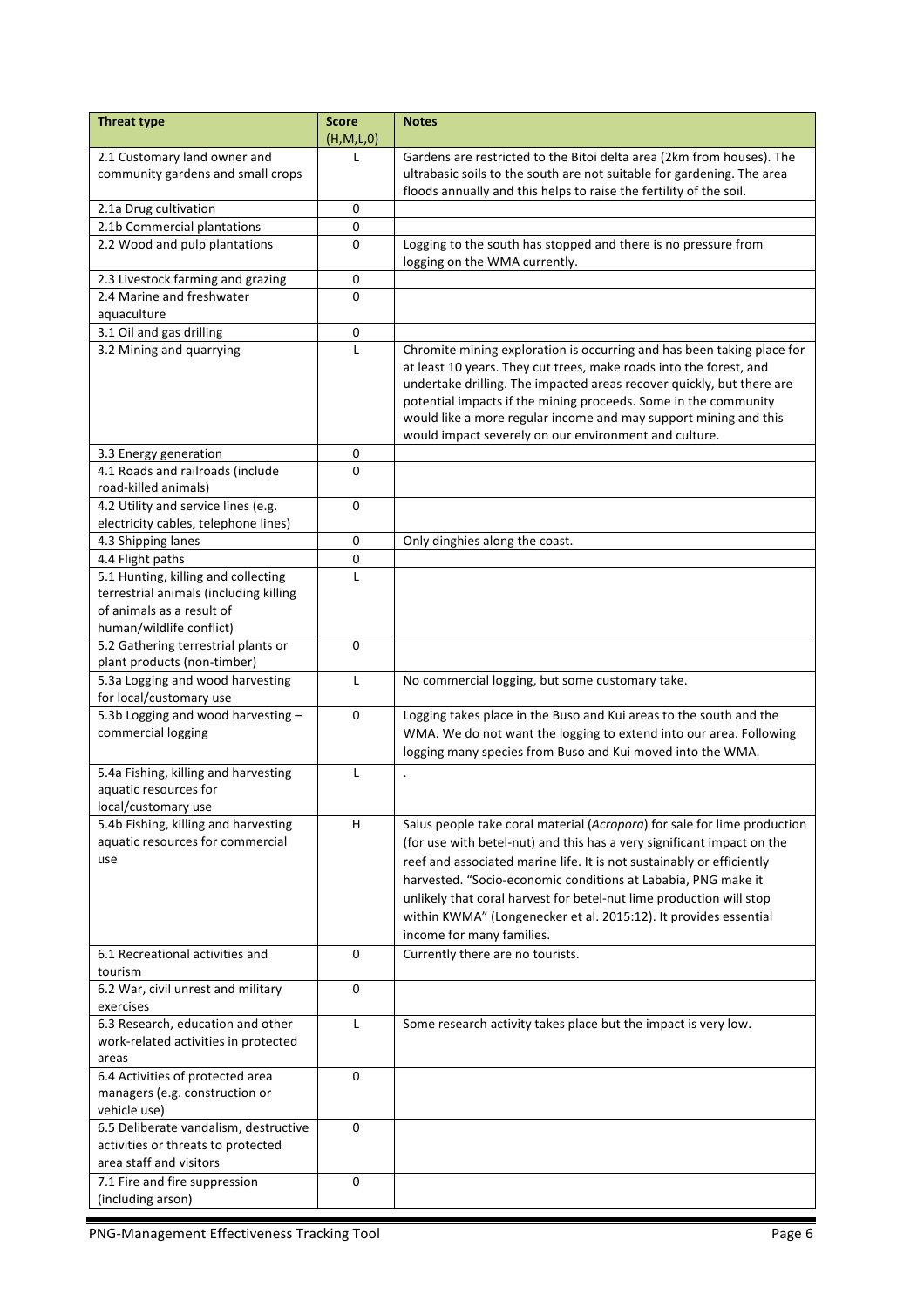| <b>Threat type</b>                                                      | <b>Score</b><br>(H, M, L, 0) | <b>Notes</b>                                                                                                                            |
|-------------------------------------------------------------------------|------------------------------|-----------------------------------------------------------------------------------------------------------------------------------------|
| 7.2 Dams, hydrological modification                                     | $\Omega$                     | There are a couple of small dams, but there are no impacts from this.                                                                   |
| and water management/use                                                |                              |                                                                                                                                         |
| 7.3a Increased fragmentation within                                     | $\mathbf{0}$                 |                                                                                                                                         |
| protected area                                                          |                              |                                                                                                                                         |
| 7.3b Isolation from other natural                                       | 0                            |                                                                                                                                         |
| habitat (e.g. deforestation)                                            |                              |                                                                                                                                         |
| 7.3c Other 'edge effects' on park<br>values                             | 0                            |                                                                                                                                         |
| 7.3d Loss of keystone species (e.g.<br>top predators, pollinators etc.) | $\Omega$                     |                                                                                                                                         |
| 8.1 Pest plants                                                         | $\mathsf{L}$                 | Piper tree (but it is considered a benefit as it is used as a medicinal                                                                 |
|                                                                         |                              | plant; people cut the tree and the roots fertilise the soil); strangling                                                                |
|                                                                         |                              | vines (purple flower) in the garden area and starting to impact on                                                                      |
|                                                                         |                              | native trees.                                                                                                                           |
| 8.1a Pest animals                                                       | L                            | Localised in gardens (e.g. wild pigs, some caterpillars).                                                                               |
| 8.1b Diseases such as fungus or                                         | L                            | Disease destroys the beetle nut. A beetle is eating the taro and it is                                                                  |
| viruses that make native plants or                                      |                              | affecting where it is grown. We need some pesticide to help grow the                                                                    |
| animals sick                                                            |                              | taro. Now we have to eat cassava and banana, which are not the<br>preferred food.                                                       |
| 8.2 Introduced genetic material (e.g.                                   | 0                            |                                                                                                                                         |
| genetically modified organisms)                                         |                              |                                                                                                                                         |
| 9.1 Household sewage and urban                                          | 0                            | Only latrines are used. There are no over-water toilets and the impact                                                                  |
| waste water<br>9.1a Sewage and waste water from                         | 0                            | from this is low.                                                                                                                       |
| protected area facilities                                               |                              | The sewage from the guest house goes into a septic system, but it is<br>not operational.                                                |
| 9.2 Industrial, mining and military                                     | $\Omega$                     |                                                                                                                                         |
| effluents                                                               |                              |                                                                                                                                         |
| 9.3 Agricultural and forestry                                           | 0                            |                                                                                                                                         |
| effluents (e.g. excess fertilizers or                                   |                              |                                                                                                                                         |
| pesticides)                                                             |                              |                                                                                                                                         |
| 9.4 Garbage and solid waste                                             | M                            | Garbage is entering the coastline.                                                                                                      |
| 9.5 Air-borne pollutants                                                | 0                            |                                                                                                                                         |
| 9.6 Excess energy (e.g. heat<br>pollution, lights etc.)                 | $\Omega$                     |                                                                                                                                         |
| 10.1 Volcanoes                                                          | $\pmb{0}$                    |                                                                                                                                         |
| 10.2 Earthquakes/Tsunamis                                               | 0                            |                                                                                                                                         |
| 10.3 Avalanches/Landslides                                              | М                            | The rain on the mountains causes landslides and the impact is                                                                           |
|                                                                         |                              | localised to the base of the mountains. It does not extend to the coast.                                                                |
|                                                                         |                              | Some sediment enters the waterways and impacts on the inshore                                                                           |
|                                                                         |                              | reefs.                                                                                                                                  |
| 10.4 Erosion and siltation/                                             | н                            | There is high coastal erosion along the entire coastline. There is less                                                                 |
| deposition (e.g. shoreline or riverbed                                  |                              | erosion on areas of the coast that have adjacent fringing reefs.                                                                        |
| changes)                                                                |                              | Sediment is carried in the rivers and deposited on the coast and this is<br>causing the loss of inshore reefs, especially in the south. |
| 11.1 Habitat shifting and alteration                                    | Г                            |                                                                                                                                         |
| 11.2 Droughts                                                           | 0                            |                                                                                                                                         |
| 11.3 Temperature extremes                                               | L                            | Experienced higher temperatures in the 1997 El Nino, but otherwise                                                                      |
|                                                                         |                              | there is little experience of higher temperatures.                                                                                      |
| 11.4 Storms and flooding                                                | H                            | Annual flooding of the main rivers. 1983, 2002 were major floods.                                                                       |
|                                                                         |                              | These did not cause serious damage, although the gardens along the                                                                      |
|                                                                         |                              | coastline were affected. There are strong winds from the Solomon Sea                                                                    |
|                                                                         |                              | to the Bismark Sea and this affects the village. The weather is                                                                         |
|                                                                         |                              | unpredictable. The wet season is changing and the time of the winds is                                                                  |
|                                                                         |                              | changing. The flood time is also changing e.g. the rain happens in other                                                                |
|                                                                         |                              | areas and the rivers flood in our area and we are not expecting this.<br>Currently there has been significant damage to the community's |
|                                                                         |                              | gardens.                                                                                                                                |
| 11.5 Coral bleaching                                                    | 0                            |                                                                                                                                         |
| 11.6 Intrusion by saltwater into                                        | L                            |                                                                                                                                         |
| gardens etc.                                                            |                              |                                                                                                                                         |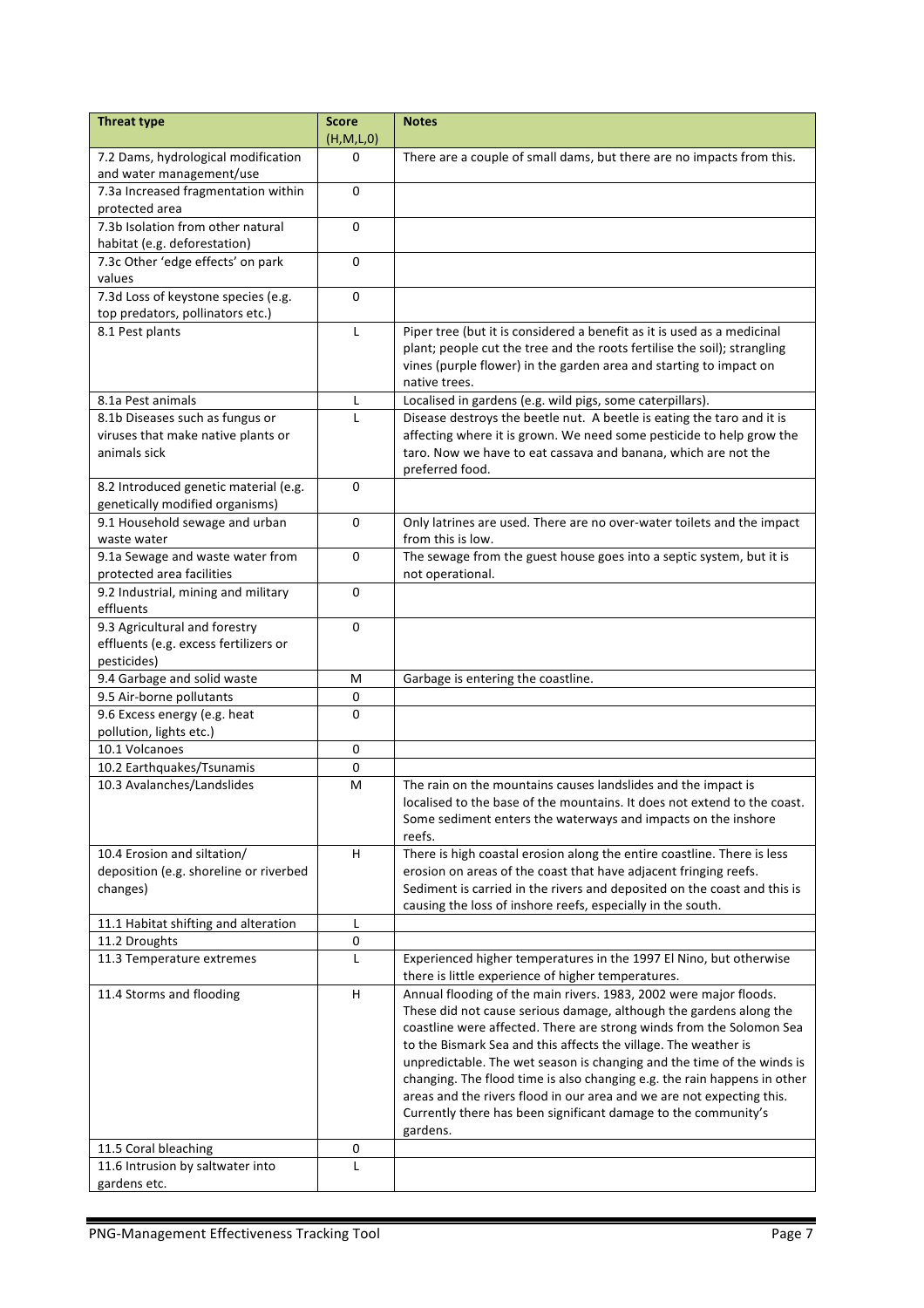| <b>Threat type</b>                                                                   | <b>Score</b> | <b>Notes</b>                                                                                                                                                                                                 |
|--------------------------------------------------------------------------------------|--------------|--------------------------------------------------------------------------------------------------------------------------------------------------------------------------------------------------------------|
|                                                                                      | (H, M, L, 0) |                                                                                                                                                                                                              |
| 11.7 Sea level rise                                                                  | M            | This may be associated with higher levels of erosion, which occurs                                                                                                                                           |
|                                                                                      |              | along the entire coastline.                                                                                                                                                                                  |
| Other (please explain)                                                               |              |                                                                                                                                                                                                              |
| 12.1 Loss of cultural links, traditional<br>knowledge and/or management<br>practices | M            | Some cultural sites have been lost and in other places people just walk<br>anywhere and have no respect for the taboo places. Traditional<br>knowledge is not being passed on $-$ the elders and parents are |
|                                                                                      |              | teaching their children, but the children are affected by western                                                                                                                                            |
|                                                                                      |              | culture.                                                                                                                                                                                                     |
| 12.2 Natural deterioration of                                                        |              |                                                                                                                                                                                                              |
| important cultural site values                                                       |              |                                                                                                                                                                                                              |
| 12.3 Destruction of cultural heritage                                                |              |                                                                                                                                                                                                              |
| buildings, gardens, sites etc.                                                       |              |                                                                                                                                                                                                              |
| Other (please explain)                                                               |              | Lack of income generating activities; Development (e.g. mining)                                                                                                                                              |

#### Table 5. Worst threats and ways forward

| <b>Threat</b><br>No. | <b>Threat</b><br>(Most significant first) | <b>Threat number or</b><br>name (copy no.<br>from Table 4) | Nature of the threat, impact and how to reduce the impact.                                                                                                                                                                                                                                                     |
|----------------------|-------------------------------------------|------------------------------------------------------------|----------------------------------------------------------------------------------------------------------------------------------------------------------------------------------------------------------------------------------------------------------------------------------------------------------------|
|                      | Population                                | 1.1a                                                       | Increases demand for housing and gardens and pressure on<br>extraction of resources, particularly fish and other marine species.                                                                                                                                                                               |
| $\mathcal{P}$        | Development e.g.<br>mining                | Other                                                      | Mining and logging may come in the future and threaten our<br>culture and environment. Mining exploration has occurred for the<br>last 10 years.                                                                                                                                                               |
| з                    | Lack of income<br>generating activities   | Other                                                      | The population is increasing and there are few income generating<br>activities. This will place pressure on extraction of resources from<br>the WMA. Assistance is needed to identify and progress some<br>alternative income generating projects e.g. re-establish the guest<br>house and promote ecotourism. |

# Part 4: What is the management like in the protected area?

## **Table 6. Management effectiveness scores, comments, next steps**

| <b>Issue</b>                      | <b>Score</b><br>(0,1,2,3, NA) | <b>Comment</b>                                                                                                                                                                                                                                                                                                                                                                                   | <b>Next steps</b>                                                                                                                                                                                                                                         |
|-----------------------------------|-------------------------------|--------------------------------------------------------------------------------------------------------------------------------------------------------------------------------------------------------------------------------------------------------------------------------------------------------------------------------------------------------------------------------------------------|-----------------------------------------------------------------------------------------------------------------------------------------------------------------------------------------------------------------------------------------------------------|
| 1a. Legal status                  | 3                             | Legally gazetted WMA.                                                                                                                                                                                                                                                                                                                                                                            |                                                                                                                                                                                                                                                           |
| 1b. Legal status                  |                               |                                                                                                                                                                                                                                                                                                                                                                                                  |                                                                                                                                                                                                                                                           |
| 2a. Protected area<br>regulations | 3                             | Rules were identified at gazettal,<br>and there are traditional rules<br>relating to fishing and hunting.                                                                                                                                                                                                                                                                                        | Need to strengthen the wildlife<br>management rules and the<br>Management Committee.                                                                                                                                                                      |
| 2b. Protected area<br>regulations |                               |                                                                                                                                                                                                                                                                                                                                                                                                  |                                                                                                                                                                                                                                                           |
| 3. Law enforcement                | 1                             | There is a lack of people to assist in<br>enforcement and a lack of capacity<br>to enforce the regulations.<br>Offenders must go to the Village<br>court, but this is a long way away<br>(not in the village) and there are<br>insufficient funds to do this. There<br>is little respect for the Village court<br>in the village and as a result people<br>are harvesting coral and taking fish. | Need to increase capacity through<br>training, including village magistrates<br>and court officials. Strengthen the<br>Management Plan and revise the<br>penalties for offences within the Plan<br>(in line with the new Protected Area)<br>Policy Bill). |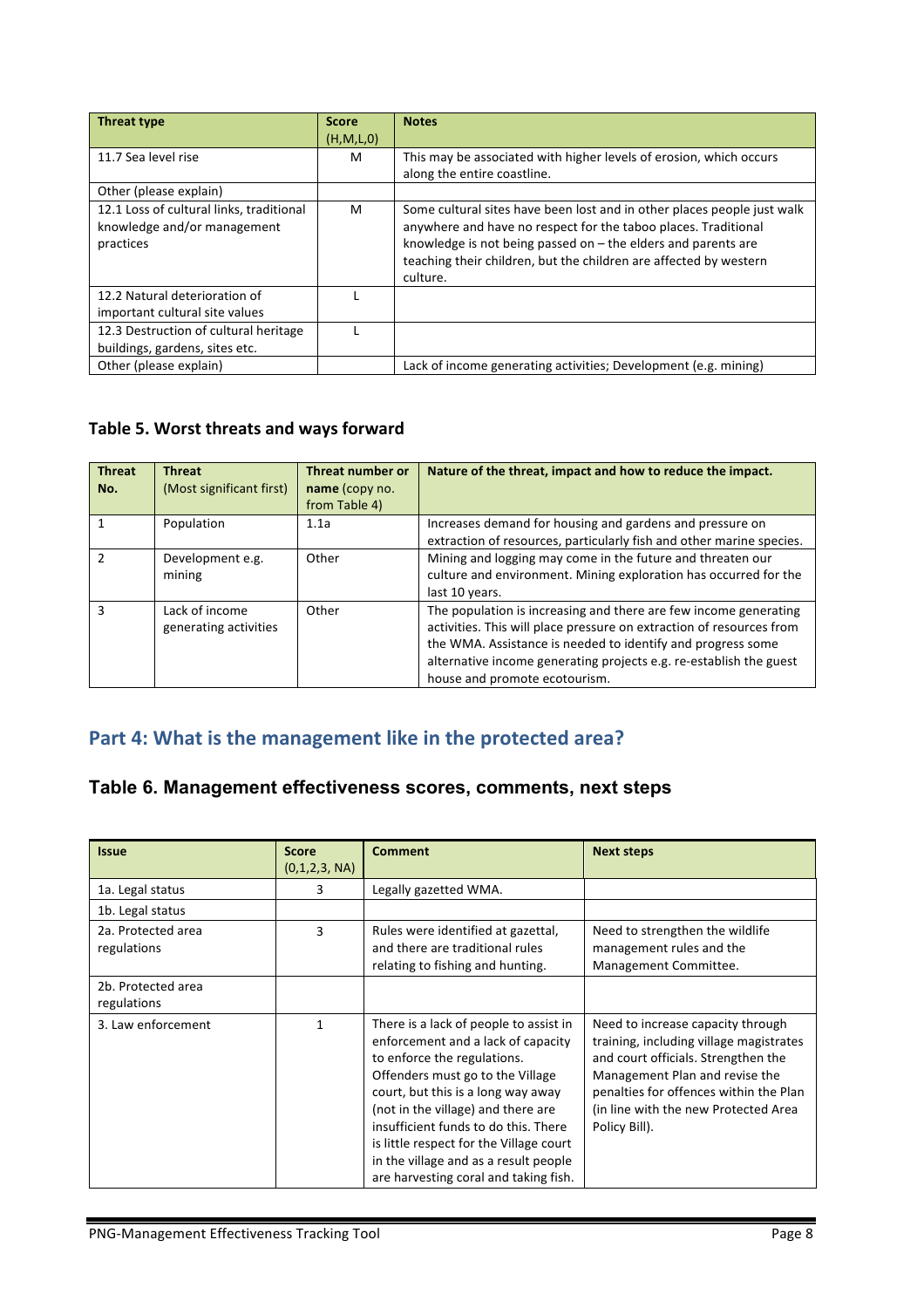| 4. Protected area objectives | $\mathbf{1}$ | The objectives aim to protect<br>biodiversity and the environment,<br>but management is not effective in<br>achieving this, due to several<br>limitations (e.g. funding,<br>equipment, capacity etc).                                                                                                                                                                                                                                                                                                                                                                                               | The Policy Bill is important to assist<br>the customary landowners in their<br>management and prosecution<br>capacity. Funding and capacity<br>building are also required.                                                                                                                                             |
|------------------------------|--------------|-----------------------------------------------------------------------------------------------------------------------------------------------------------------------------------------------------------------------------------------------------------------------------------------------------------------------------------------------------------------------------------------------------------------------------------------------------------------------------------------------------------------------------------------------------------------------------------------------------|------------------------------------------------------------------------------------------------------------------------------------------------------------------------------------------------------------------------------------------------------------------------------------------------------------------------|
| 5. Protected area design     | 3            | The layout and configuration of the<br>WMA help to conserve the<br>environment and biodiversity.<br>There is a traditional land use plan<br>that identifies where gardening and<br>other activities take place and this<br>helps to protect the environment.<br>Land use in surrounding area<br>enables effective WMA<br>management; the WMA is linked to<br>mostly forested and untouched<br>land, providing a larger home range<br>for species; and the WMA extends<br>from the catchment boundary into<br>the marine environment, providing<br>capacity to integrate land and sea<br>management. | We are currently negotiating with the<br>Buso people to expand the WMA to<br>the south (to where the traditional<br>boundary used to be). This includes<br>green turtle nesting areas.                                                                                                                                 |
| 6. Protected area boundaries | $\mathbf{1}$ | The gazettal document includes<br>Jauani and Batteru Islands as being<br>within the WMA, but the<br>customary landowners indicated<br>that these two islands are not in<br>the WMA and are the responsibility<br>of the Kui and Buso communities.<br>There is no on-ground demarcation<br>of the terrestrial boundary, other<br>than along the river boundaries.                                                                                                                                                                                                                                    | There needs to be clarification of the<br>boundaries of the WMA through<br>negotiation with the WMA<br>Committee and Kui and Buso<br>communities. CEPA needs to make<br>note of the boundary and update the<br>boundaries and re-gazette the WMA.<br>The terrestrial boundary needs to be<br>identified on the ground. |
| 7. Management plan           | $\mathbf{1}$ | A Management Plan was<br>developed with the assistance of<br>the Village Development Trust<br>(1999), but it is not implemented.                                                                                                                                                                                                                                                                                                                                                                                                                                                                    | Assistance is needed to revise and<br>update the Management Plan and<br>implement the actions.                                                                                                                                                                                                                         |
| 7a. Planning process         | 0            | Lack of support after 2012 and the<br>committee has been struggling to<br>raise their profile and implement<br>the management plan activities,<br>including meetings.                                                                                                                                                                                                                                                                                                                                                                                                                               | Need capacity building and funding.                                                                                                                                                                                                                                                                                    |
| 7b. Planning process         | 0            | No regular plan review and<br>updating.                                                                                                                                                                                                                                                                                                                                                                                                                                                                                                                                                             |                                                                                                                                                                                                                                                                                                                        |
| 7c. Planning process         | 0            | Monitoring and research is not<br>being integrated into the planning<br>process currently.                                                                                                                                                                                                                                                                                                                                                                                                                                                                                                          |                                                                                                                                                                                                                                                                                                                        |
| 8. Regular work plan         | $\mathbf{1}$ | There is a work plan, and the six<br>committee members are actively<br>watching what happens in the<br>WMA.                                                                                                                                                                                                                                                                                                                                                                                                                                                                                         |                                                                                                                                                                                                                                                                                                                        |
| 9. Resource inventory        | 3            | The knowledge is mainly traditional<br>knowledge but there is some new<br>research information on rare<br>species (e.g. fish and plants.) There<br>is no strategy for addressing<br>threats. Information was collected<br>at the time of gazettal and this has<br>not been updated to the<br>knowledge of the customary<br>landowners.                                                                                                                                                                                                                                                              |                                                                                                                                                                                                                                                                                                                        |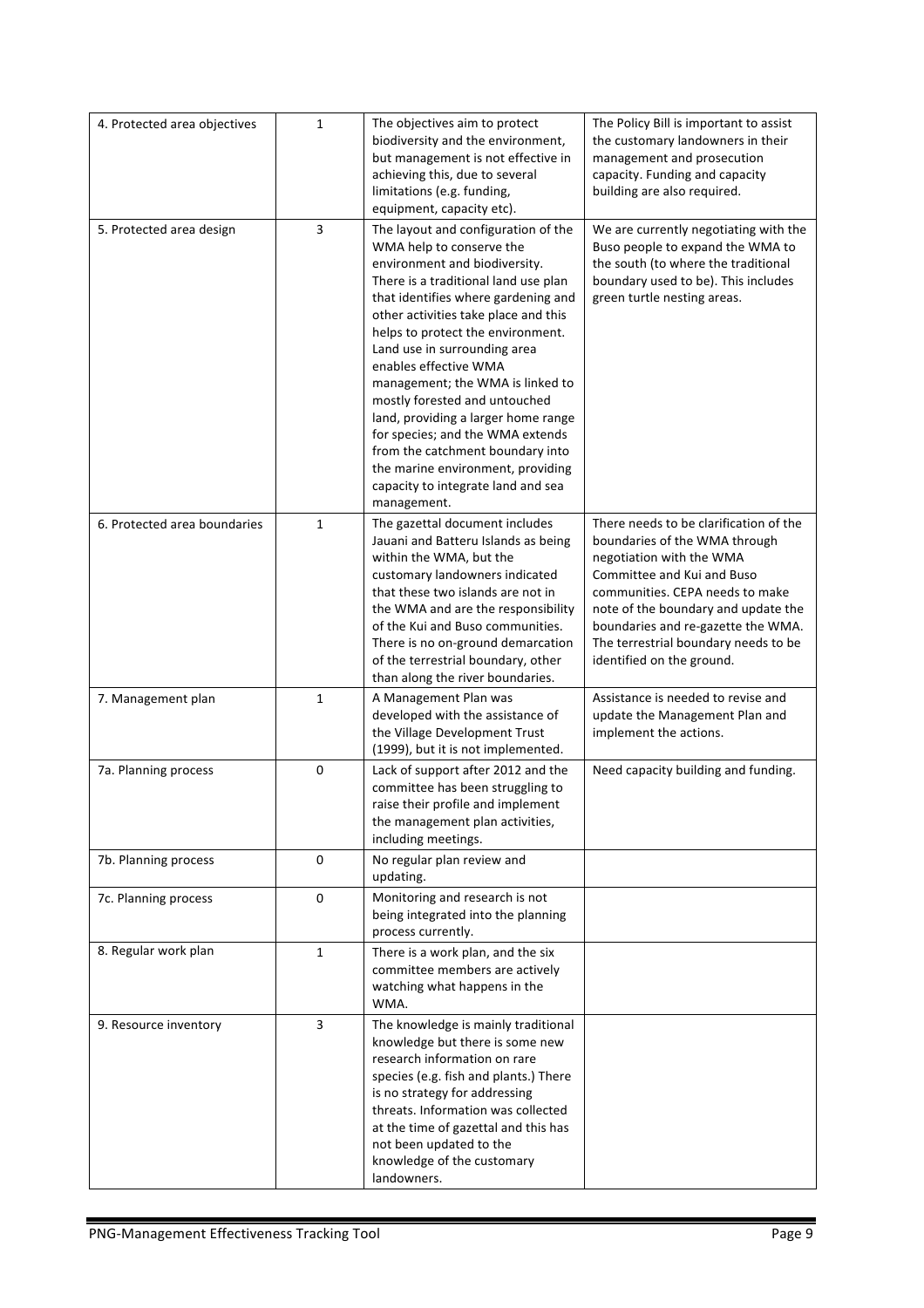| 10. Protection systems                                | $\mathbf{1}$   | Outsiders enter the WMA and take<br>resources (e.g. coral material for<br>lime production and also fish and<br>marine resources).                                                                                                                                                                                                                                                                                    |                                                                                                                                                                                                                                                                                                                                                                                                                                                                                                                                                                        |
|-------------------------------------------------------|----------------|----------------------------------------------------------------------------------------------------------------------------------------------------------------------------------------------------------------------------------------------------------------------------------------------------------------------------------------------------------------------------------------------------------------------|------------------------------------------------------------------------------------------------------------------------------------------------------------------------------------------------------------------------------------------------------------------------------------------------------------------------------------------------------------------------------------------------------------------------------------------------------------------------------------------------------------------------------------------------------------------------|
| 11. Research and monitoring                           | $\mathbf{1}$   | There is some research and<br>monitoring being undertaken in the<br>terrestrial mountain areas on a<br>regular basis.                                                                                                                                                                                                                                                                                                |                                                                                                                                                                                                                                                                                                                                                                                                                                                                                                                                                                        |
| 12. Resource management                               | $\overline{2}$ | No formal plan, but a traditional<br>resource plan is in place - people<br>continue to use their traditional<br>practices both on land and sea.                                                                                                                                                                                                                                                                      |                                                                                                                                                                                                                                                                                                                                                                                                                                                                                                                                                                        |
| 13a. Staff numbers                                    | 0              |                                                                                                                                                                                                                                                                                                                                                                                                                      |                                                                                                                                                                                                                                                                                                                                                                                                                                                                                                                                                                        |
| 13b. Other people working<br>on the protected area    | 1              | Members of the management<br>committee do work in the WMA,<br>but few others in the community.                                                                                                                                                                                                                                                                                                                       | Increase the awareness and capacity<br>of the landowners and encourage<br>their engagement in management<br>activities.                                                                                                                                                                                                                                                                                                                                                                                                                                                |
| 14. Training and skills                               | $\overline{2}$ | The committee does not have the<br>basic skills to be able it to manage<br>funding and projects. There has<br>been some training in the past.                                                                                                                                                                                                                                                                        | Training needed is in: tourism and<br>hospitality, administration, finance,<br>ranger training, training for marine<br>management e.g. reef check.                                                                                                                                                                                                                                                                                                                                                                                                                     |
| 15. Current budget                                    | 0              |                                                                                                                                                                                                                                                                                                                                                                                                                      | CEPA to provide guidance and advice<br>on linkages and networking in<br>relation to funding opportunities with<br>potential donors.                                                                                                                                                                                                                                                                                                                                                                                                                                    |
| 16. Security of budget                                | $\mathbf 0$    |                                                                                                                                                                                                                                                                                                                                                                                                                      |                                                                                                                                                                                                                                                                                                                                                                                                                                                                                                                                                                        |
| 17. Management of budget                              | ΝA             |                                                                                                                                                                                                                                                                                                                                                                                                                      |                                                                                                                                                                                                                                                                                                                                                                                                                                                                                                                                                                        |
| 18. Equipment                                         | 1              | Guesthouse and related equipment<br>is run down and there is little<br>equipment for managing the park.<br>There is no dinghy and only a little<br>diving equipment (compressor etc)<br>and a small solar panel (insufficient<br>to run a computer).                                                                                                                                                                 | Need dinghy, generator, new guest<br>house, power boats, cooking utensils,<br>stoves, gardening equipment to<br>manage the boundary.                                                                                                                                                                                                                                                                                                                                                                                                                                   |
| 19. Maintenance of<br>equipment                       | 0              |                                                                                                                                                                                                                                                                                                                                                                                                                      |                                                                                                                                                                                                                                                                                                                                                                                                                                                                                                                                                                        |
| 20. Education and awareness                           | $\mathbf{1}$   | In the first 10 years there was an<br>education program, but now there<br>is nothing. It has all been lost due<br>to lack of funding. There was<br>Canadian then Norwegian funding<br>and then it stopped (for eco-<br>forestry projects); NOAA (US Fish<br>and Wildlife Service) provided<br>funds for leatherback turtle;<br>wetlands funding from Aaron<br>Jenkins. Now there is no funding of<br>these projects. | Need to develop mutual trust and<br>confidence that the project will run<br>when the donors leave. These<br>projects need to tie in with Provincial<br>Government priorities - i.e. WMA<br>should work closely with the Local<br>Level Government Manager and<br>Provincial Government to build a<br>business plan for the WMA - and be<br>supported through the Provincial<br>Administration. There is a Provincial<br>officer, but their focus is on income<br>generation (e.g. mining and logging).<br>Provincial tourism operators focus on<br>cultural festivals. |
| 21. Planning for land use or<br>marine activities     | 0              | No one appears to be taking into<br>account the needs of the WMA.                                                                                                                                                                                                                                                                                                                                                    | There needs to be improved<br>consultation and engagement with all<br>levels of government to minimise<br>impacts on the WMA.                                                                                                                                                                                                                                                                                                                                                                                                                                          |
| 22. State and commercial<br>neighbours                | 0              |                                                                                                                                                                                                                                                                                                                                                                                                                      |                                                                                                                                                                                                                                                                                                                                                                                                                                                                                                                                                                        |
| 23. Indigenous people/<br><b>Customary landowners</b> | 1              | Landowners have some input into<br>decision making, but formal<br>process have been inactive for<br>some time.                                                                                                                                                                                                                                                                                                       |                                                                                                                                                                                                                                                                                                                                                                                                                                                                                                                                                                        |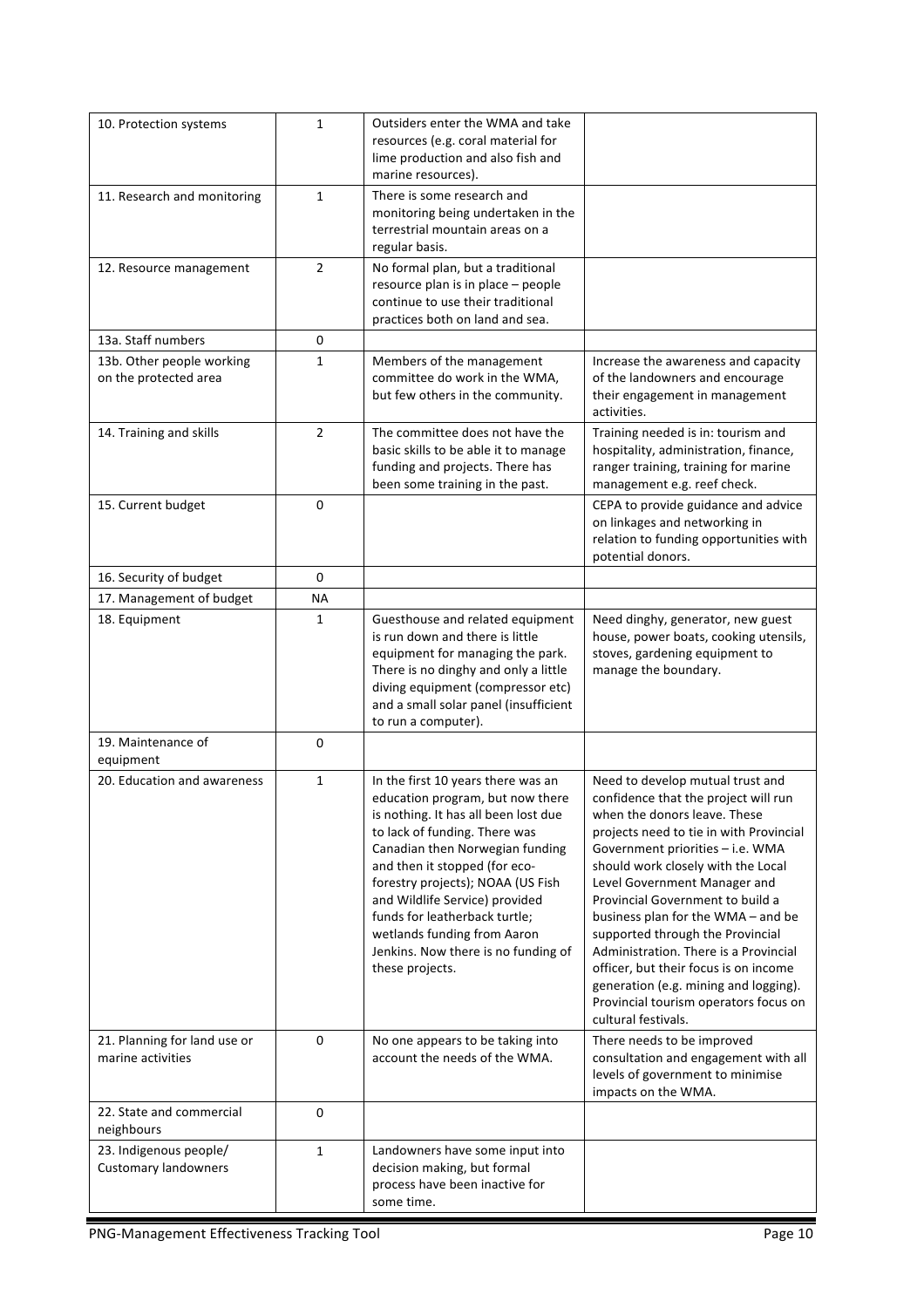| 24a. Impact on communities          | $\Omega$       | Lack of transparency in<br>management decision making.                                                                                             |                                                                             |
|-------------------------------------|----------------|----------------------------------------------------------------------------------------------------------------------------------------------------|-----------------------------------------------------------------------------|
| 24b. Impact on communities          | $\Omega$       |                                                                                                                                                    |                                                                             |
| 24c. Impact on communities          | $\mathbf{1}$   | The two clans support the WMA,<br>but have different views on long<br>term income generating activities.                                           |                                                                             |
| 25. Economic benefit                | 0              |                                                                                                                                                    |                                                                             |
| 26. Monitoring and<br>evaluation    | 1              |                                                                                                                                                    |                                                                             |
| 27. Visitor facilities              | 1              | Existing facilities are run-down.                                                                                                                  | Need canoes, boats, walking tracks,<br>rest huts in the wilderness etc.     |
| 28. Commercial tourism<br>operators | 1              | Cruise boats bring in tourists who<br>pay K30 per person (once per year<br>and only about 30 people). This is<br>insufficient to protect our area. | We need to organise a festival that<br>may bring in more ships at one time. |
| 29. Fees                            | $\mathfrak{p}$ | Fee structure is in place, but few<br>tourists come; researchers come<br>irregularly and pay the required fee                                      |                                                                             |
| 30. Condition of values             | $\overline{2}$ |                                                                                                                                                    |                                                                             |
| 30a.Condition of values             | 0              |                                                                                                                                                    |                                                                             |
| 30b. Condition of values            | 0              |                                                                                                                                                    |                                                                             |
| 30c. Condition of values            | 0              |                                                                                                                                                    |                                                                             |

# **Part 5: Condition and trends of protected area values**

#### **Table 7. Values, condition and trend**

| <b>Key value</b><br>(from Table 2)       | Condition<br><b>Score</b><br>(VG, G, F, P, DK) | <b>Trend</b><br><b>Score</b><br>(I, S, D, DK) | Information source and justification for Assessment and<br><b>HOW the condition can be IMPROVED</b>                                                                                                                                                                                                                                                   |
|------------------------------------------|------------------------------------------------|-----------------------------------------------|-------------------------------------------------------------------------------------------------------------------------------------------------------------------------------------------------------------------------------------------------------------------------------------------------------------------------------------------------------|
| Subsistence livelihoods<br>(terrestrial) | G                                              | D                                             | The community is able to sustain their livelihoods from the<br>environment. However, for the land it is good, but for the<br>marine areas there are some pressures, especially the loss of<br>our coral reefs which are mined for lime and are impacted<br>by the increasing population, causing a potential loss of<br>marine species in the future. |
| Leatherback turtle<br>nesting site       | F                                              | D                                             | Before conservation there were many turtles; turtle<br>monitoring; then the numbers decreased and we don't know<br>why. Only one or two turtles nest each night on the beach<br>now. It is not regular like in the past.                                                                                                                              |
| Marine environment                       | F                                              | D                                             | Impacts on inshore reefs due to sediment input; loss of coral<br>(for limestone); laws need to be strengthened and penalty<br>provisions revised in the Management Plan, and supported<br>by improved surveillance (e.g. through trained rangers who<br>have sufficient equipment to monitor the area).                                               |
| Forest and animals                       | VG                                             | S                                             |                                                                                                                                                                                                                                                                                                                                                       |
| Customs and traditions                   | F                                              | D                                             | Stop using language                                                                                                                                                                                                                                                                                                                                   |
| Clean water                              | VG                                             | S                                             |                                                                                                                                                                                                                                                                                                                                                       |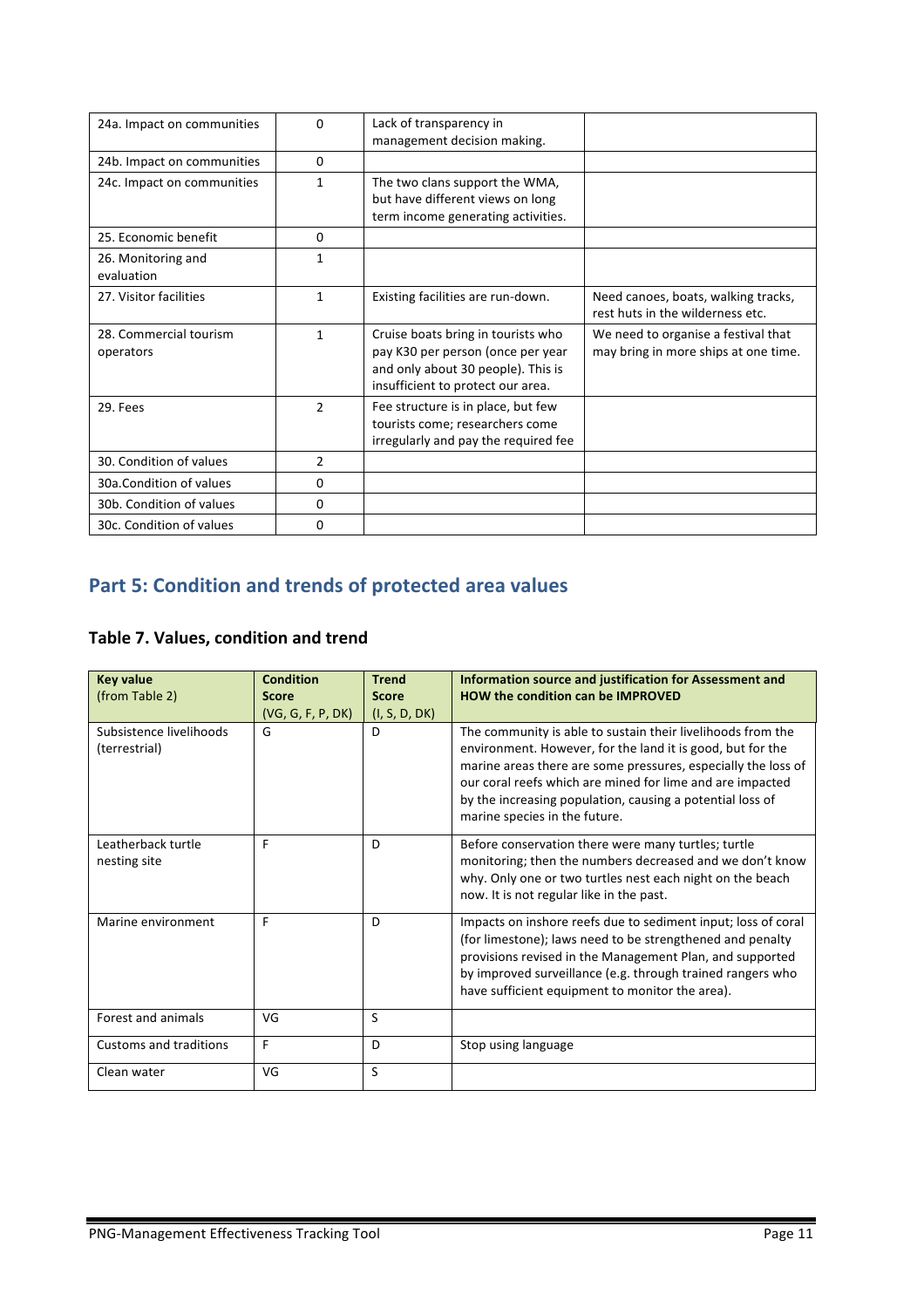# Table 8. Recommendations and ways forward

| Improve management and                   | Improve networks and                     | Restore the guest house as a revenue    |
|------------------------------------------|------------------------------------------|-----------------------------------------|
| administration e.g. update the           | communication with all levels of         | generating incentive to give support to |
| Management Plan and improve              | government and provide a sufficient      | conservation for the community to       |
| capacity and skills through training and | budget for conservation. Then we will    | benefit as whole. Sources of funding    |
| provide funding to support the           | be able to enforce our laws e.g. illegal | need to be identified. Also organise an |
| committee and to provide on-ground       | harvest of corals or other species.      | 'eco-community' where houses are        |
| support for conservation (e.g. rangers   | There must be increased power to         | constructed together and do not expand  |
| to patrol and enforce the rules).        | prosecute offenders.                     | into important natural areas.           |
|                                          |                                          |                                         |